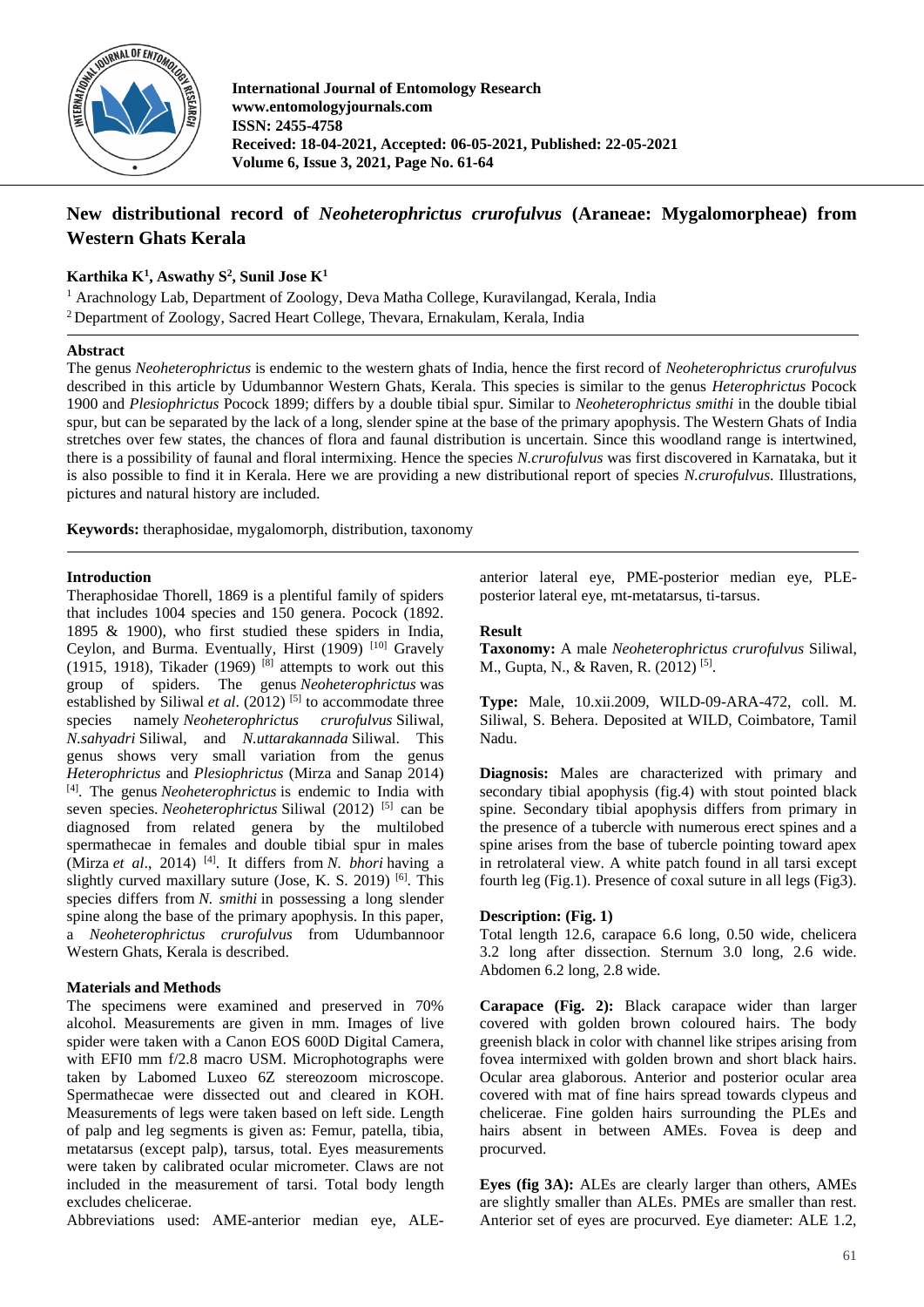AME 0.72, PLE 1.0, And PME 0.9. Distance between eyes: AME-AME 0.4, ALE-ALE 2.4, PME-PME 1.8, PLE-PLE 3.3. Occular field 4.4long, 2.5wide.

**Maxillae (Figs.3B, 5C):** 1.8 long, 0.9 wide; Coxa of the maxillae featuring a suture with short scattered setae above and below on prolateral view; retrolateral face is smooth and glabourous with long bristles arising from the base of coxa. Vento lateral side of maxillae has dense mat of orangish yellow hairs. Around one hundred cuspules in the triangular anterior corner of ventral side.

**Labium (Fig. 2B):** 1.0 long, 1.4 wide; nearly 33 cuspules present anteriorly. Labiosternal groove is concave covered with long black bristles.

**Chelicerae (Fig 5A-B):** 15 promarginal teeth present. Long tuft of retromarginal setae present. Rastellum absent.

**Sternum:** comparatively small sternum filled with black bristles and 3 pairs of sigillae. Posterior edge is pointed but not separating the coxa ІV. Long and short bristles radiating from the base. Pedicel is not clear.

**Sigillae:** 3 pairs. Posterior oval, 0.03 diameter; middle oval, 0.02 diameter, anterior oval, 0.01 diameter.

**Leg:** Formula 4123. (Femur, patella, tibia, metatarsus, tarsus, total).All legs almost equal in thickness. Presence of spines on leg segments except coxa and femur.

**Leg coxae:** Prolateral coxa of all legs with numerous horizontally aligned small setae above and below coxal suture. Coxa І and ІІ sloping forward; coxa ІІІ and ІV is sloping backward. Spines leg I mt v 1; leg II – ti v 4 p1 r1, mt v 4 p 2 r1; leg ІІІ- ti v 5 p 2 r 1; leg ІV-ti 4 p 2 r 2, mt v4 p2 r.

**Table 1:** Leg measurements of *Neoheterophrictus crurofulvus* (male) (Measurements in mm)

|               | Leg I | Leg II | <b>Leg III</b> | <b>Leg IV</b> | Palp |
|---------------|-------|--------|----------------|---------------|------|
| Femur         | 6.23  | 6.12   | 4.58           | 5.74          | 6.8  |
| Patella       | 2.02  | 1.43   | 1.62           | 2.04          | 2    |
| Tibia         | 5.89  | 4.31   | 3.81           | 5.27          | 4.1  |
| Metatarsus    | 3.72  | 3.41   | 4.02           | 6.50          |      |
| <b>Tarsus</b> | 3.34  | 3.18   | 3.51           | 3.17          | 1.2  |
| Total         | 21.2  | 18.45  | 17.54          | 22.2          | 14.1 |



**Fig 1:** *Neoheterophrictus crurofulvus*. Habitus



**Fig 2:** *Neoheterophrictus crurofulvus.* A, Dorsal view; B, Sternum, labium maxillae, and chelicera ventral view



**Fig 3:** *Neoheterophrictus crurofulvus*. A, Eyes; B, cuspules on maxillae; C, coxal suture



**Fig 4:** *Neoheterophrictus crurofulvus*. A, Tibial apophysis prolateral view; B, Tibial apophysis retrolateral view



**Fig 5:** *Neoheterophrictus crurofulvus*. A, chelicerae prolateral view; B, chelicerae retrolateral view; C, maxillary suture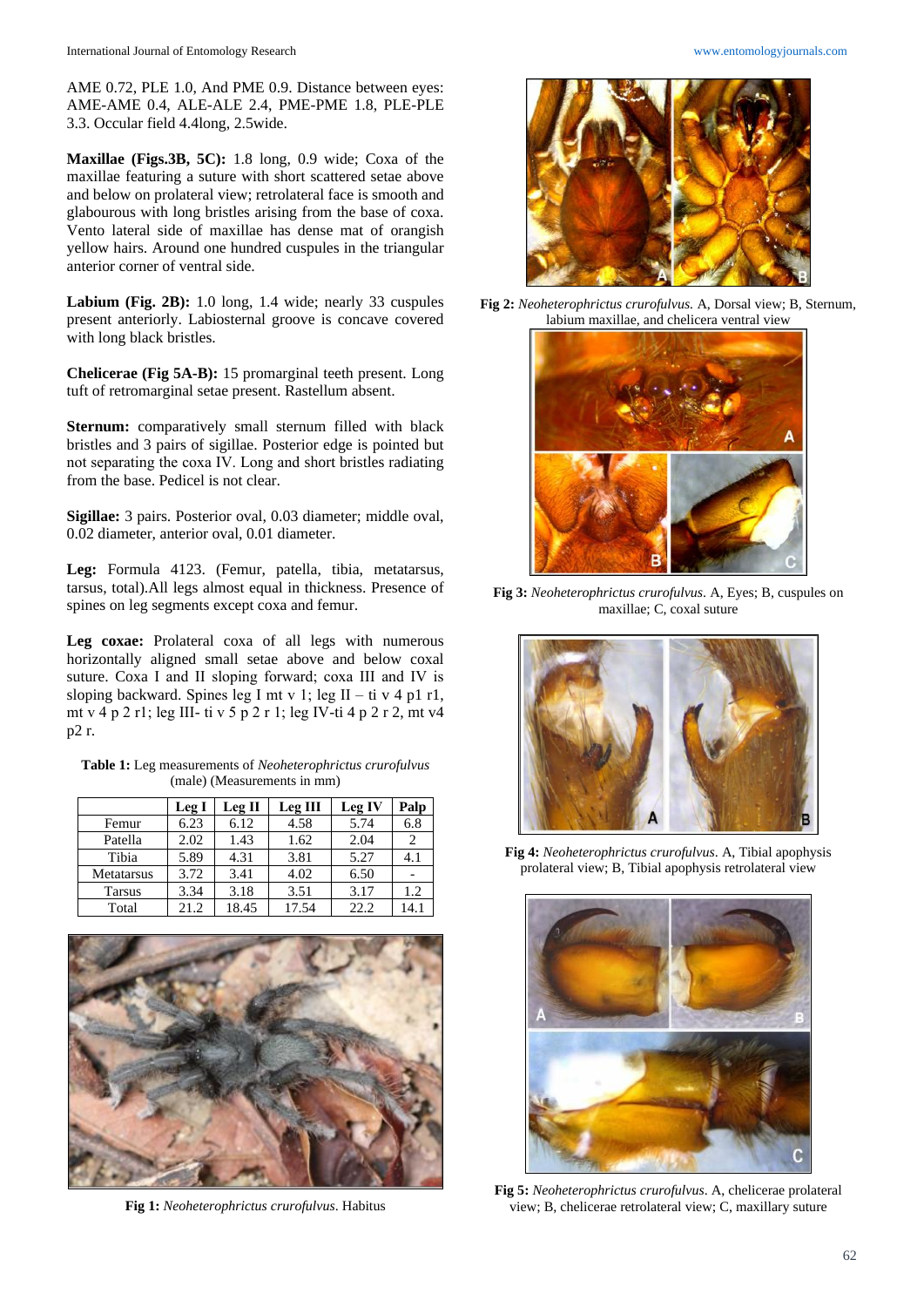

**Fig 6:** *Neoheterophrictus crurofulvus*. A, palp retrolateral view; B, palp prolateral view



**Fig 7:** Distributional map – *Neoheterophrictus crurofulvus* 01: Idukki-Kerala, 02: Karnataka

## **Abdomen**

Comparatively smaller abdomen with covered with thick mat of brown setae intermixed with black and grey bristles. Dorsally numerous black bristles near the pedicel. Spinnerets protruding outwards.

**Tibial apophysis (Fig.4):** Thick primary segment, curved at the apex, gradually tapers in to a spine. Primary segment reddish brown at base, gradually turning black towards the distal portion. Secondary segment in tubercle form, bearing up on its numerous erect spines and a stout curved spine arises from its base which terminates in a blunt tip.

Palp (Fig 6): A whitish tuft of hairs on the tarsus of Pedipalp featuring dark brown colored palpal bulb and a spine tapering in to fine point, which curve upwards.

**Material examined:** Male (DMCK 20/343) India: Kerala, Idukki (9°34'23.4"N 76°29'09.5"E), 23 June 2020.Deposited at Arachnology Lab, Deva Matha College, Kottayam (DMCK 20/343).

**Biology:** Males of this species were usually wandering around semi evergreen forest with 70% canopy and 30 % ground and rock. We collected this species while crossing a mud road with a deep slope in one side and full of trees and rocks on the other side. They were quite calm while collecting, but aggressive and wandering in captivity. They feed up on cockroach larva and nymph.

# **Distribution (Fig. 7):** India (Kerala, Karnataka)

Etymology: The name of the species is a combination of two Latin words, 'cruro' (for legs or limbs) and **'**fulvus**'** (for tawny or yellowish-brown) theraphoside.

#### **Conclusion**

Genus *Neoheterophrictus* is endemic to the Western Ghats of India, since *N.crurofulvus* were reported only from Karnataka, the first report from Kerala extends the distributional range of this genus along the Western Ghats. A detailed description of this particular genus provides additional information about their natural history and taxonomy. *N.crurofulvus* was first reported from India was by *siliwal et al* (2012)<sup>[5]</sup>.

## **Funding**

Financial assistance received from SERB, India (CRG/2018/004708)

#### **Acknowledgement**

The authors sincerely thank Principal, Deva Matha College, Kuravilangad,Kottayam for facilities. Financial assistance received from SERB (CRG/2018/004708) is gratefully acknowledged. Authors also thank the Kerala Forest Department for permitting the study in the forest areas of Kerala (KFDHQ-3232/2020-CWW/WL10).

#### **References**

- 1. Pocock RI. Supplementary notes on the Arachnida and Myriopoda of the Mergui Archipelago: with descriptions of some new species from Siam and Malaysia. Journal of the Linnean Society of London, Zoology, 1892b:24(153):316-326. doi:10.1111/j.1096- 3642.1892.tb02485.x
- 2. Pocock RI. On a new and natural grouping of some of the Oriental genera of Mygalomorphae, with descriptions of new genera and species. Annals and Magazine of Natural History,1895a:6(15):165-184.
- 3. Pocock RI. The fauna of British India, including Ceylon and Burma. Arachnida. Taylor and Francis, London, 1900, 279p. doi:10.5962/bhl.title.48423
- 4. Mirza ZA, Sanap RV, Bhosale H. Preliminary review of Indian Eumenophorinae (Araneae: Theraphosidae) with description of a new genus and five new species from the Western Ghats. PloS one,2014:9(2):e87928.
- 5. Siliwal M, Gupta N, Raven R. A new genus of the family Theraphosidae (Araneae: Mygalomorphae) with description of three new species from the Western Ghats of Karnataka, India. Journal of Threatened Taxa, 2012, 4(14).
- 6. Jose KS. A new species of megalomorph spider Neoheterophrictus from Western Ghats*.* Indian Journal of Entomology,2019:81(4):667-669.
- Tikader BK. Studies on some mygalomorph spiders of the families Ctenizidae and Theraphosidae from India, 1977.
- 8. Tikader BK. Studies on spider fauna of Khasi and Jaintia hills, Assam, India. Part III. Journal of the Assam Science Society,1969:11:154-163.